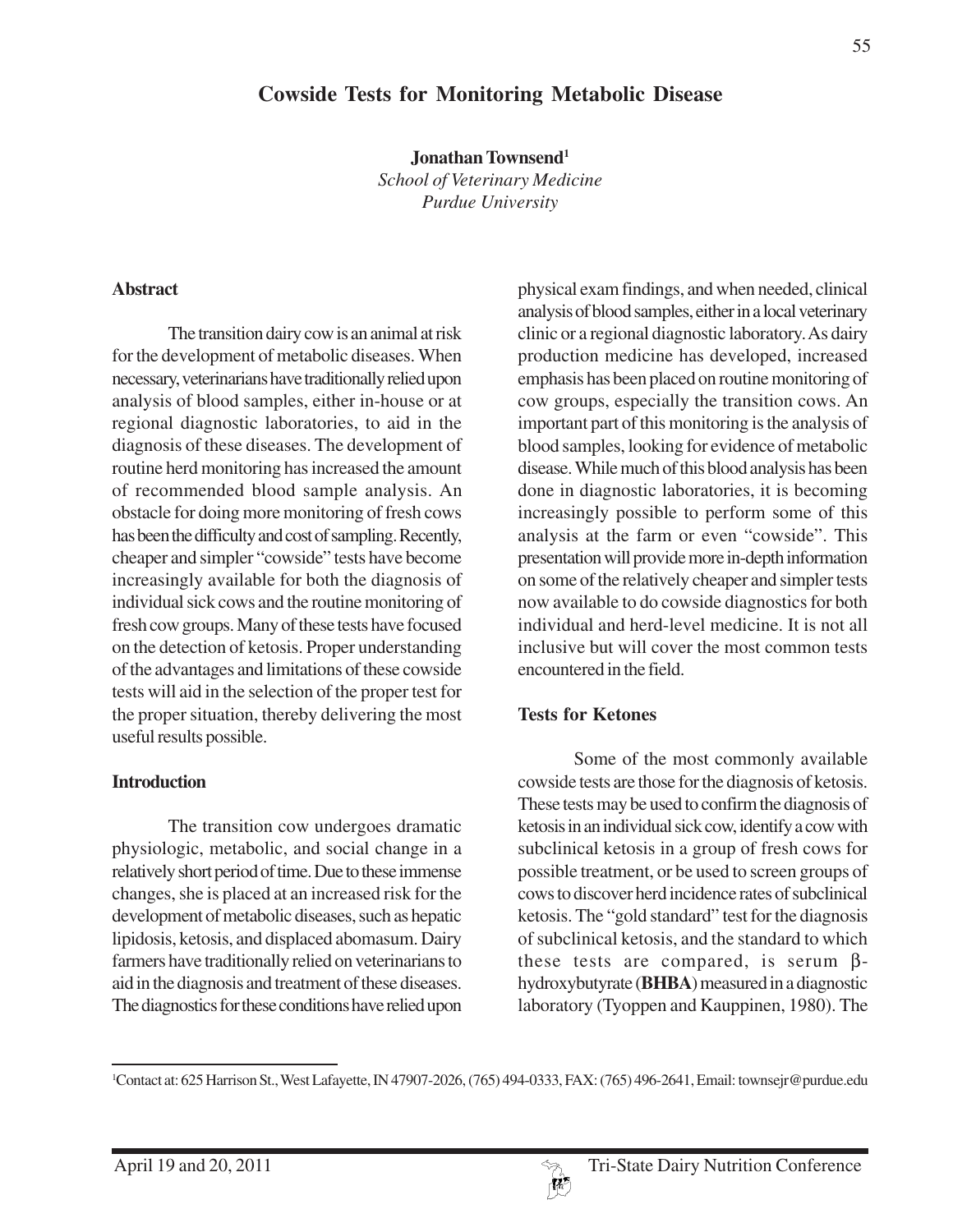most commonly used level of serum BHBA to identify ketosis is a concentration  $\geq$  1400 µmol/L (14.4 mg/dL) (Oetzel, 2004). The cowside tests commonly used on dairy farms measure either acetocetate (**AcAc**) or BHBA and test urine, milk, or blood for the concentrations of these ketones. These tests are summarized in Table 1 and described in greater detail below.

## *Cowside tests for acetoacetate*

Seemingly, the most common cowside tests measure levels of AcAc. Ketostix test strips (Bayer Corp. Diagnostics Division, Tarrytown, NY) and other similar test strips indicate the level of AcAc in urine samples. The test strips may be used to semiquantitatively measure AcAc based on the degree of color change observed on the strips as sodium nitroprusside on the strips reacts with AcAc in the urine. The color change observed on the strips after 15 seconds is compared to a color chart provided with the strips and used to provide an indication of the concentration of AcAc in the urine sample. The color that corresponds to 1470 µmol/L is also described as a "small" level of AcAc. Using this color, Ketostix were demonstrated to be 78% sensitive and 96% specific when compared to the "gold" standard of a serum level of 1400 µmol/L of BHBA (Carrier et al., 2004).

KetoCheck powder (Great States Animal Health, St. Joseph, MO) is another test available for measuring concentrations of AcAc. An advantage of this test that it can be used to measure AcAc concentrations in milk, bypassing the need for obtaining a urine sample. The powder in this test turns from white to shades of purple when in contact with AcAc. Although no color scale is provided with the test, the degree of purple discoloration may subjectively indicate the severity of ketosis and the relative concentration of AcAc in the sample, with darker purples associated with higher concentrations. When using only slight discoloration or a "trace" level of AcAc as the definition of a case

of ketosis, KetoCheck powder was shown to be 41% sensitive and 99% specific for diagnosing subclinical cases of ketosis compared to the accepted gold standard previously described (Carrier et al., 2004).

## *Cowside tests for BHBA*

More recently, cowside tests for ketosis have focused on measuring BHBA levels. One such test is the KetoTest (Sanwa Kagaku Kenkyusho Co. Ltd., Nagoya, Japan; distributed by ELANCO Animal Health, Greenfield, IN). This test measures BHBA in milk and consists of test strips on which a reagent converts BHBA in the milk sample to AcAc and causes a purple color change. Using a provided color scale, the strip may be used to semiquantitatively measure BHBA concentrations in the milk sample based on the intensity of the color change observed on the test strip. When compared to the previously described standard, the Ketotest was demonstrated to be between 27% and 59% sensitive and 76% and 99% specific for the diagnosis of ketosis based on a color observed corresponding to 200 µmol/L of BHBA (Geishauser et al., 2000; Carrier et al., 2004). When the cutpoint for diagnosis was changed to a color corresponding to 100 µmol/L, the test demonstrated between 73% and 80% sensitivity and 76% and 96% specificity (Geishauser et al., 2000; Carrier et al., 2004). Recently a new test, the PortaBHB test (PortaCheck, Inc, Moorestown, NJ), has been made available for cowside diagnosis of ketosis. It consists of test strips similar to the KetoTest and also measures BHBA concentrations in milk samples. According to unpublished data, it demonstrated similar sensitivity and specificity to the KetoTest.

One final test that uses BHBA levels for the diagnosis of subclinical ketosis has garnered a significant amount of attention during the last several years. This test system is the Precision Xtra™ meter using Precision Xtra™ Blood Ketone test strips (Abbott Laboratories, Abbott Park, IL). Originally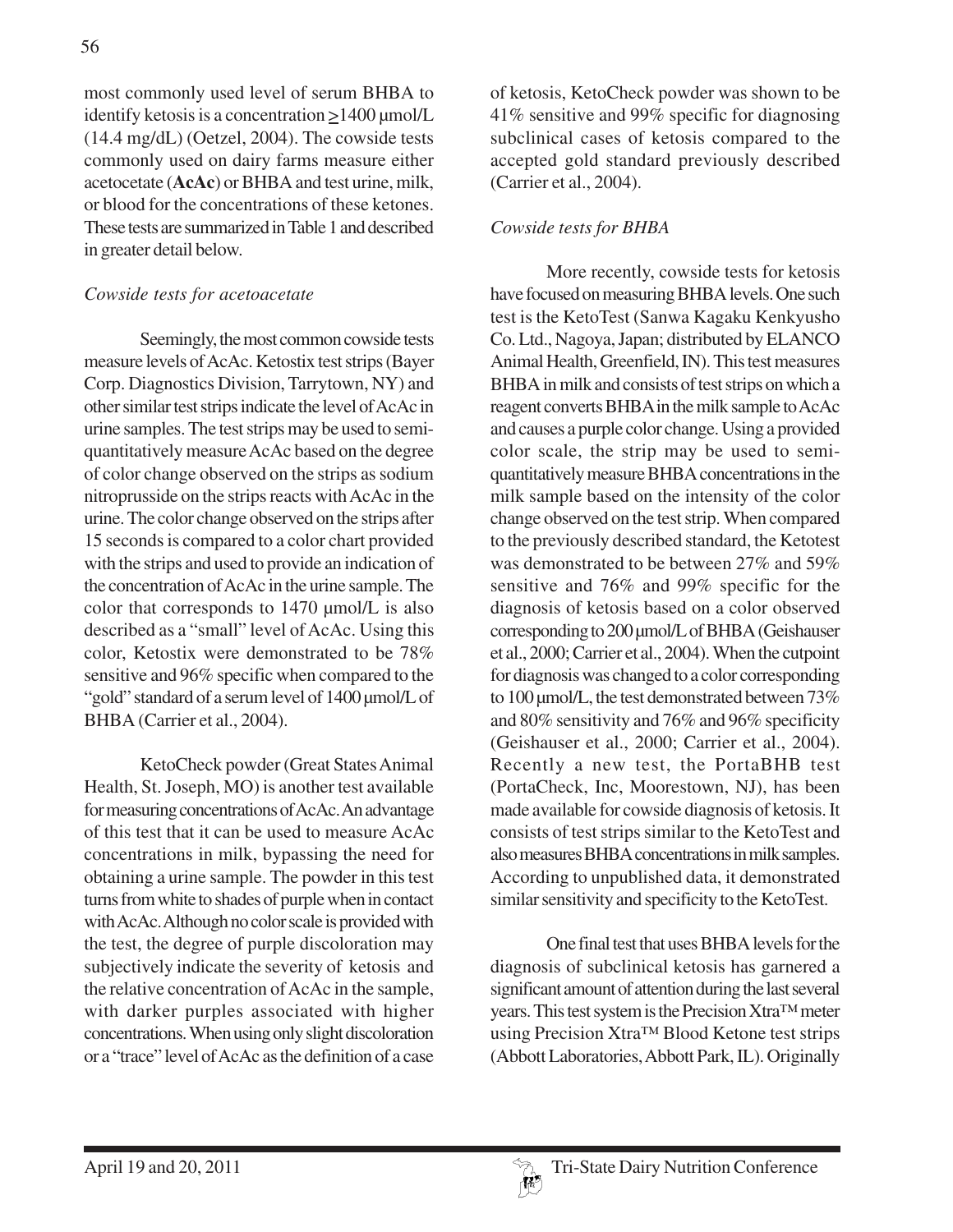designed for use by human Type I diabetics at risk for ketoacidosis to monitor blood BHBA concentrations, this test system has now been extended to ketosis diagnosis in cows. The small handheld meter measures the BHBA concentration in a drop of blood that has been applied to a test strip, thereby making this test slightly more difficult to perform. The accuracy of this test, however, is excellent. Three recent studies examining the potential of the Precision Xtra™ system for diagnosing ketosis provided similar reports of excellent accuracy (Caldwell and Martineau, 2007; Oetzel and McGuirk, 2008; Burke et al., 2008). When these studies were combined, the meter and strips were 91% sensitive and 94% specific for the diagnosis of ketosis (Oetzel and McGuirk, 2009). Additionally, when the Precision Xtra™ results were compared to laboratory BHBA results there was an  $\mathbb{R}^2$  of 0.94, demonstrating excellent agreement (Oetzel and McGuirk, 2009). While there is the drawback of blood collection, this test is an extremely good tool for the detection of ketosis.

#### *So which test to use?*

The selection of which test to use for the diagnosis of ketosis in dairy cows has previously been the subject of an excellent review (Oetzel, 2004). As is often the case, test selection depends on the question that is asked. The KetoCheck powder, due to its high specificity and ease of use, has some value for diagnosing individual cows. It could be used to possibly confirm a suspected case of clinical ketosis or identify truly subclinically ketotic cows. Unfortunately, it will miss identifying a substantial number of subclinically ketotic cows. If the goal is to identify as many subclinically ketotic cows as possible for treatment, such as during routine fresh cow monitoring, then the KetoStix, KetoTest, or the PortaBHB tests would most commonly be selected. These tests would detect approximately 75% of subclinical ketosis cases using the previously described cutpoints, while giving very few false positives that would be treated yet

truly non-ketotic. The decision on which test to choose would be based on cost, availability, and sampling ease. The Precision Xtra™ meter could also be selected for this previous test role due to its excellent sensitivity and specificity, but because of the increased work needed to run the test, most producers would tend to choose one of the milk or urine test strips first. The true value of the Precision Xtra™ meter lies in its ability to be used for herdbased ketosis monitoring. An accepted protocol for monitoring early lactation cows for herd incidence of ketosis is to test 12 or more cows for blood BHBA concentrations. If more than 10% of the cows tested have blood BHBA concentrations > 1400 µmol/L, the group is considered to have a ketosis problem (Oetzel, 2004). The Precision Xtra™ meter is almost as accurate as a diagnostic laboratory for providing these results but can do it faster and cheaper. The urine and milk test strips have been used for this monitoring, but their lower sensitivity and specificity have made them poor tests for these types of herd management programs.

# **NEFA**

To monitor a herd's transition cow program, it is useful to measure blood concentrations of nonesterified fatty acids **(NEFA)**. Elevated NEFA concentrations prior to calving indicate a negative energy balance and an increased risk for fatty liver and metabolic diseases. Current recommendations for the monitoring of prefresh cows consist of obtaining blood samples from 12 or more cows 2 to 14 days prior to calving for analysis. If >10% of the animals sampled have NEFA concentrations  $\geq$ 0.400 mEq/L, the group is considered to be experiencing excessive negative energy balance and body fat mobilization. The NEFA testing has most commonly been done by a number of very capable diagnostic laboratories, with the only drawbacks being the cost of testing and the logistics of obtaining and shipping samples for analysis. Because of these drawbacks, on-farm tests for NEFA would seem to be of interest. One such test was the DVM NEFA

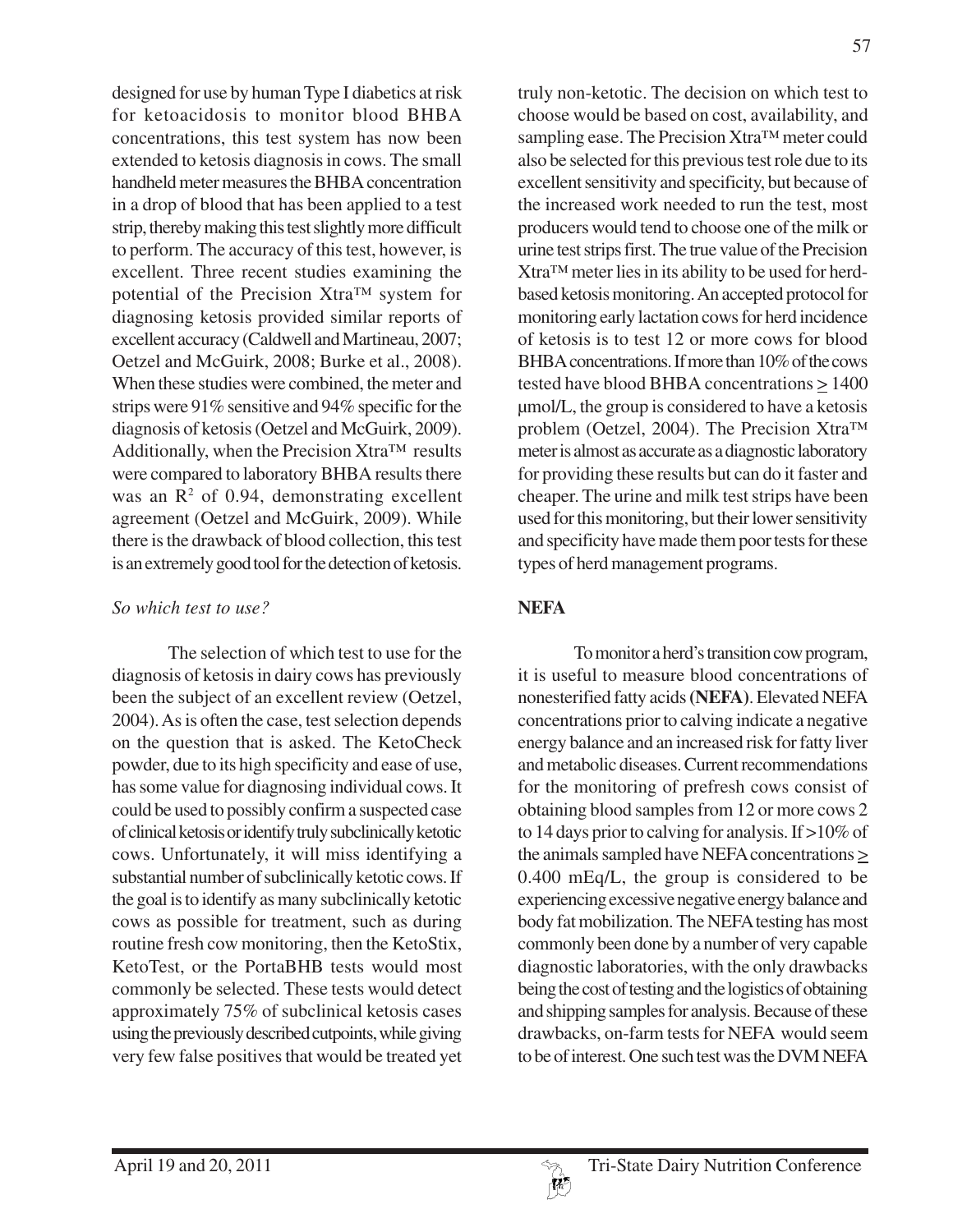test, which used spectrophotometric analysis for the determination of NEFA in plasma samples, but it is no longer available. With the proper technical expertise, a centrifuge, and a simple spectrophotometer, it is possible to measure NEFA on farm using readily available diagnostic test kits, such as the NEFA-C kit (Wako Chemicals, Richmond, VA); however, the number of samples needed to justify the equipment and training of an individual would normally preclude such testing capabilities to a very large farm or veterinary clinic.

### **Serum Electrolytes**

The ability to measure serum concentrations of calcium, phosphorus, magnesium, and potassium would aid in the field diagnosis of the cause of weak or down cows. Unfortunately, no simple cowside diagnostic tests exist at this time, so such blood analysis has remained primarily "in-house" at veterinary clinics, although large farms could also justify the equipment to carry out such analysis. The more recent development of portable blood analysis equipment, such as the VetScan i-STAT 1 (Abaxis, Union City, CA) and the Quick Test II (Midland Bio Products, Boone, IA) is beginning to bring limited blood assays for electrolytes and other substances to the field for rapid diagnosis by veterinarians.

### **pH**

A final common cowside diagnostic test is the determination of the pH of either urine or rumen contents. Urine pH monitoring of prefresh cows on an anionic salt diet is routinely recommended by nutritionists and veterinarians. Mean urinary pH level of 8 cows within a prefresh cow group > 7.0 indicates dietary acidification is not adequate (Oetzel, 2004). Simple pH paper can be used to monitor urine pH, but relatively cheap and accurate digital pH meters are easily obtained. The advantage of a pH meter over pH paper is that it removes subjective interpretation from monitoring, and it can be used for measuring the pH of fluid obtained by rumenocentesis for the diagnosis of sub acute rumen acidosis. **(SARA)**. Current recommendations for SARA analysis by rumenocentesis are that of 12 cows tested, less than 25% should have a rumen pH d" 5.5 (Oetzel, 2004).

### **Referencces**

Burke, C.M., W. Raphael, K.E. Leslie, and L.M. Neuder. 2008. Test comparison of Precision Xtra and Ketostix for ketosis in dairy cows. Proc. Amer. Assoc. Bovine Pract. 41:287.

Caldwell, V., and R. Martineau.2007. Relationship between KetoTest results and health and reproduction variables: A retrospective study using data from herd health visits in private practice. Proceedings of the 40<sup>th</sup> Conference of the American Association of Bovine Practitioners. pg. 254.

Carrier, J., S. Stewart, S. Godden, J. Fetrow, and P. Rapnicki. 2004. Evaluation and use of three cowside tests for detection of subclinical ketosis in early postpartum cows. J. Dairy Sci. 87:3725- 3735.

Geishauser, T., K. Leslie, J. Tenhag, and A. Bashiri. 2000. Evaluation of eight cow-side Ketone tests in milk for detection of subclinical Ketosis in dairy cows. J. Dairy Sci. 83:296-299.

Oetzel, G.R. 2004. Monitoring and testing dairy herds for metabolic disease. Vet. Clin. North Am. (Food Animal) 20(3):651-674.

Oetzel, G.R., and S.M. McGuirk. 2008. Evaluation of a hand-held meter for cowside evaluation of blood beta-hydroxybutyrate and glucose concentrations. Proceedings of the 41st Conference of the American Association of Bovine Practitioners. pg. 234.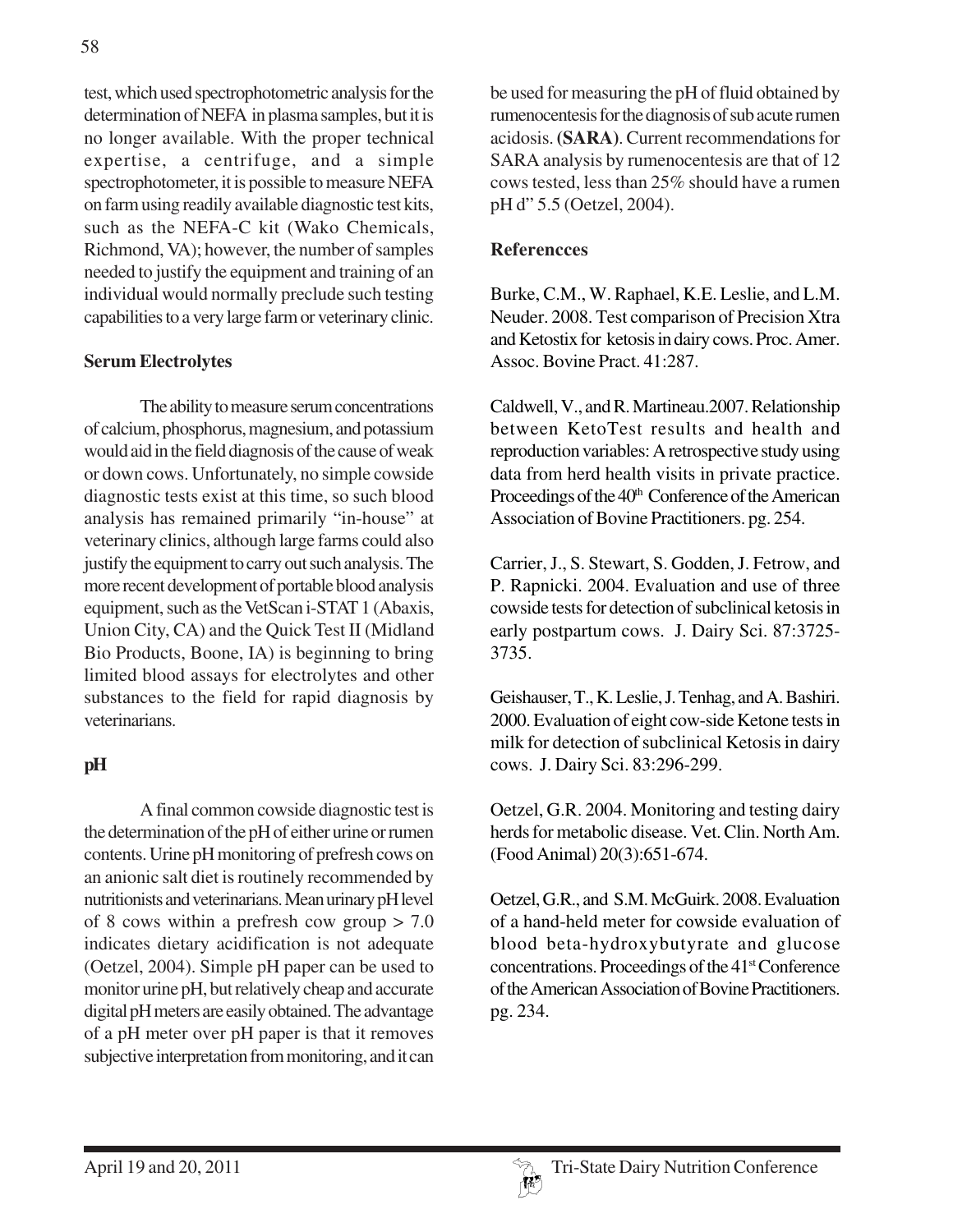Oetzel, G., and S. McGuirk. 2009. Fact Sheet-Cowside blood BHBA testing with a hand-held "ketometer" (Version 4, 3/5/09). Available on the web at: *http://www.vetmed.wisc.edu/dms/fapm/ fapmtools/tci/BHBA-Testing-Update-090305.pdf*

Tyopponen, J., and K. Kauppinen. 1980. The stability and automatic determination of ketone bodies in blood samples taken in field conditions. Acta Vet. Scand. 21(1):55-61.